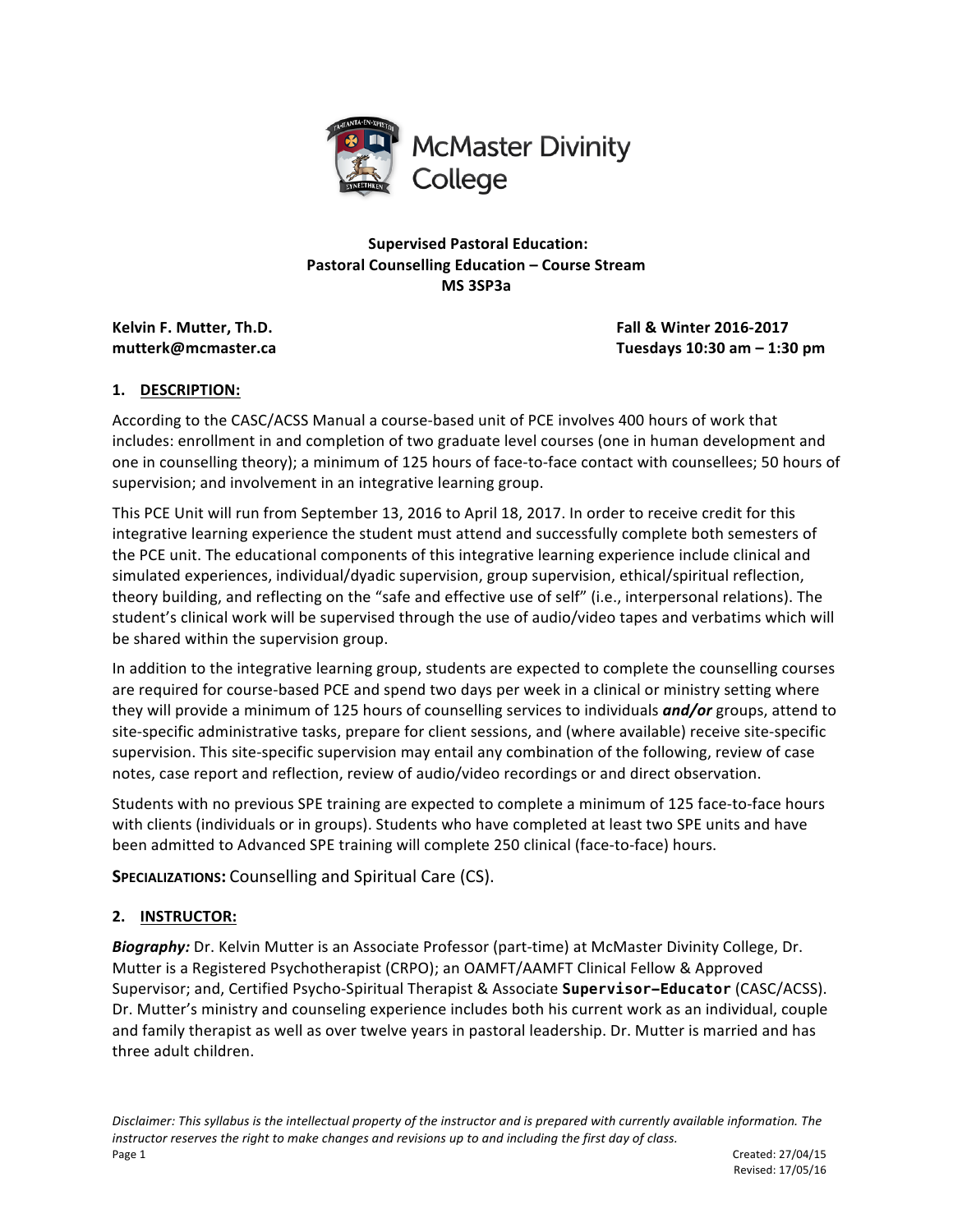Availability: Dr. Mutter will be available for one-on-one consultation after class and during breaks on the days class is scheduled. Otherwise, students may contact him at mutterk@mcmaster.ca.

# **3. GOALS:**

The goal of this PCE Unit is to help students meet the competencies of CASC/ACSS and the CRPO.

# *Knowing*

- To become aware, and demonstrate awareness, of one's pastoral/spiritual presence in interdisciplinary relationships.
- To integrate the learnings of theology and/or spiritual/religious theories and the social and human sciences in understanding the human experience.

# *Being*

- To become aware of how one's attitudes, values and assumptions affect one's practice of pastoral counselling.
- To become aware of one's personhood in the practice of pastoral counselling and of the ways one's practice affects other persons, including sensitivity to ecumenical, multi-faith and multicultural issues.
- To develop the ability to utilize the peer group for support, dialogue and feedback in a way that integrates personal characteristics with professional functioning.
- To use individual and group supervision for personal and professional growth.

# *Doing*

- To demonstrate awareness of one's personhood in the practice of pastoral counselling and of the ways one's practice affects other persons, including sensitivity to ecumenical, multi-faith and multicultural issues.
- To demonstrate awareness of how one's attitudes, values and assumptions affect one's practice of pastoral counselling.
- To use individual and group supervision for developing the capacity to evaluate one's practice of pastoral counselling.
- To develop the ability to utilize the experiential method of learning.

# **4. COMPETENCIES:**

<u> 1989 - Jan Samuel Barbara, margaret e</u>

Students will develop an individual learning contract based on the CASC/ACSS competencies and the CASC/ACSS goals for Pastoral Counselling Education. At the end of this SPE Unit the student will demonstrate *beginner* competency in the following domains.

| <b>Selected CASC/ACSS</b><br><b>Competency Domains<sup>1</sup></b> |                        |   | Selected CRPO Competency Domains <sup>2</sup>            |
|--------------------------------------------------------------------|------------------------|---|----------------------------------------------------------|
|                                                                    |                        |   |                                                          |
|                                                                    | Spiritual Assessment & | ٠ | Work within a framework based upon established           |
|                                                                    | Care                   |   | psychotherapeutic theory.                                |
|                                                                    | Use of a Relational    | ٠ | Use effective professional communication.                |
|                                                                    | Approach               |   | Maintain effective relationships.                        |
|                                                                    | Assessment & Planning  | ٠ | Contribute to a collaborative and productive atmosphere. |

<sup>&</sup>lt;sup>1</sup> cf. CASC/ACSS Manual Chapter 2, Section II. A. 3 (http://www.spiritualcare.ca/manual.asp)<br><sup>2</sup> cf. CRPO *Entry-to-Practice Competency Profile for Registered Psychotherapists* http://www.crpo.ca/wpcontent/uploads/2013/06/RP-Competency-Profile.pdf

Disclaimer: This syllabus is the intellectual property of the instructor and is prepared with currently available information. The instructor reserves the right to make changes and revisions up to and including the first day of class.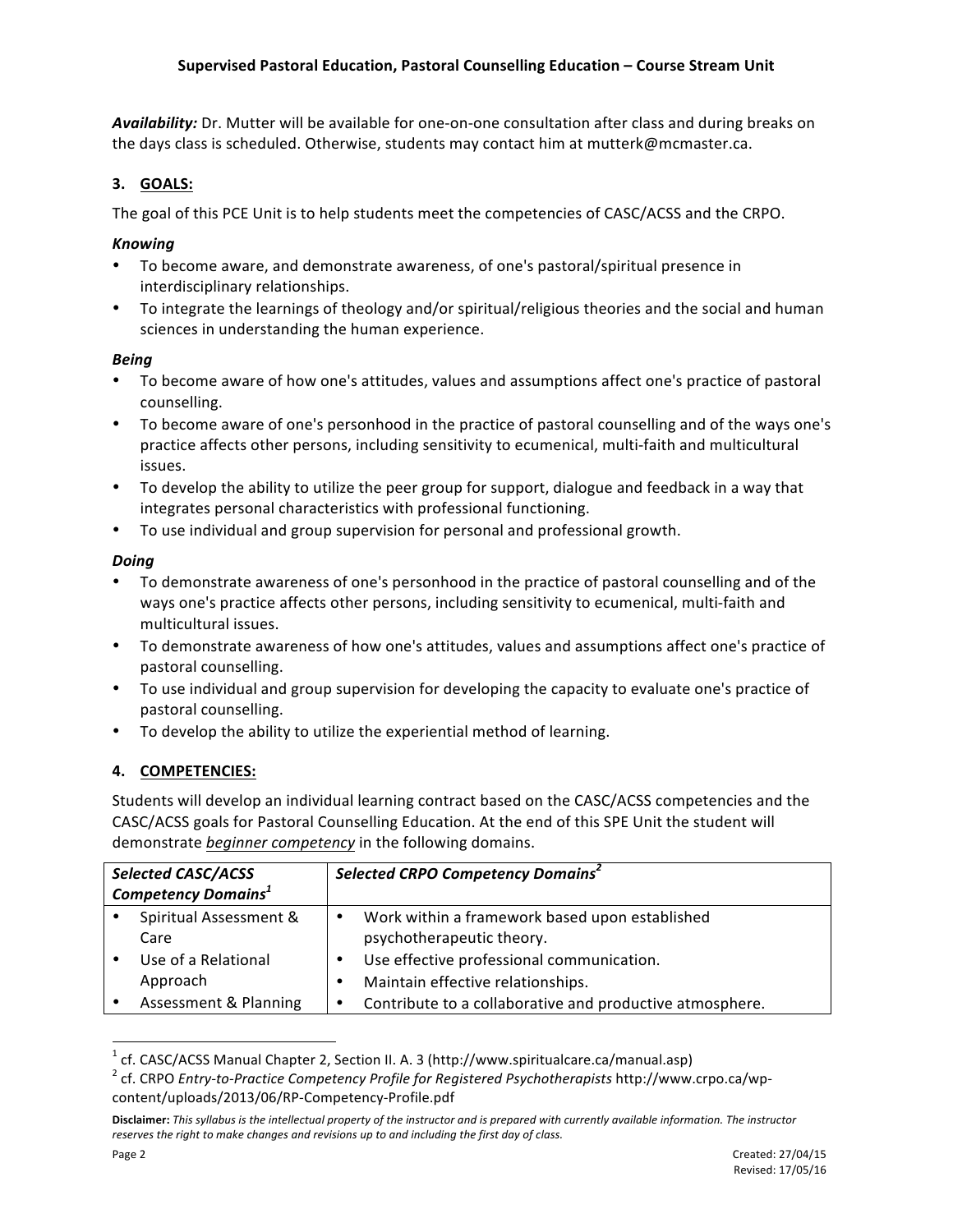| <b>Selected CASC/ACSS</b>             |                            | Selected CRPO Competency Domains <sup>2</sup> |                                                                  |
|---------------------------------------|----------------------------|-----------------------------------------------|------------------------------------------------------------------|
| <b>Competency Domains<sup>1</sup></b> |                            |                                               |                                                                  |
|                                       | Intervention               |                                               | Comply with legal and professional obligations.                  |
|                                       | Self-awareness             | ٠                                             | Apply an ethical decision making process.                        |
|                                       | Spiritual & Personal       | ٠                                             | Maintain self-care and level of health necessary for responsible |
|                                       | Development                |                                               | therapy.                                                         |
| $\bullet$                             | Multi-Dimensional          | ٠                                             | Evaluate and enhance professional practice.                      |
|                                       | Communication              | ٠                                             | Obtain clinical supervision or consultation.                     |
| $\bullet$                             | Documentation and          | ٠                                             | Maintain client records.                                         |
|                                       | Charting                   | ٠                                             | Orient client to therapist's practice.                           |
|                                       | <b>Brokering Diversity</b> | ٠                                             | Establish and maintain core conditions for therapy.              |
|                                       | <b>Ethical Behaviour</b>   | ٠                                             | Ensure safe and effective use of self in the therapeutic         |
|                                       | Collaboration and          |                                               | relationship.                                                    |
|                                       | Partnerships               | ٠                                             | Conduct an appropriate risk assessment.                          |
|                                       | Leadership                 | ٠                                             | Structure and facilitate the therapeutic process.                |
|                                       |                            |                                               | Conduct an effective closure process.                            |

# **5. COURSE TEXTS AND READINGS:**

# **Texts:**

Unless otherwise noted, all required textbooks for this class are available from the College's book service, READ On Bookstore, Room 145, McMaster Divinity College. Texts may be purchased on the first day of class. For advance purchase, you may contact READ On Bookstore, 5 International Blvd, Etobicoke, Ontario M9W 6H3 : phone 416.620.2934; fax 416.622.2308; email books@readon.ca. Other book services may also carry the texts.

\_\_\_\_\_\_\_\_. Code of Ethics. *CASC/ACSS Policy and Procedure Manual*, Chapter 5. Canadian Association for Spiritual Care. Available online: http://209.162.178.174/manual.asp?Chapter=5

\_\_\_\_\_\_\_\_. Code of Ethics. College of Registered Psychotherapists of Ontario. Available online: http://www.crpo.ca/wp-content/uploads/2014/01/Code-of-Ethics-Nov-1611-Trade-Name-Final.pdf

Schumacher, Julie A., & Michael B. Madson. *Fundamentals of Motivational Interviewing: Tips and Strategies for Addressing Common Clinical Challenges*. New York: Oxford University Press, 2015.

# **Readings:**

These readings are available online through the Mills Library, McMaster University (via Journals  $\omega$ Scholars Portal database).

Anderson, Harlene. "Collaborative Relationships and Dialogic Conversations: Ideas for a Relationally Responsive Practice." Family Process 51 (2012) 8-24.

Brown, Jacob. "The Question Cube." *Journal of Marriage and Family Therapy*, Vol. 23, No. 1 (1997) 27-40.

Strong, Tom, and Helen F. Massfeller. "Negotiating Post-Consultation 'Homework' Tasks between Counselors and Clients." International Journal for the Advancement of Counselling 32(2010) 14-30.

Disclaimer: This syllabus is the intellectual property of the instructor and is prepared with currently available information. The instructor reserves the right to make changes and revisions up to and including the first day of class.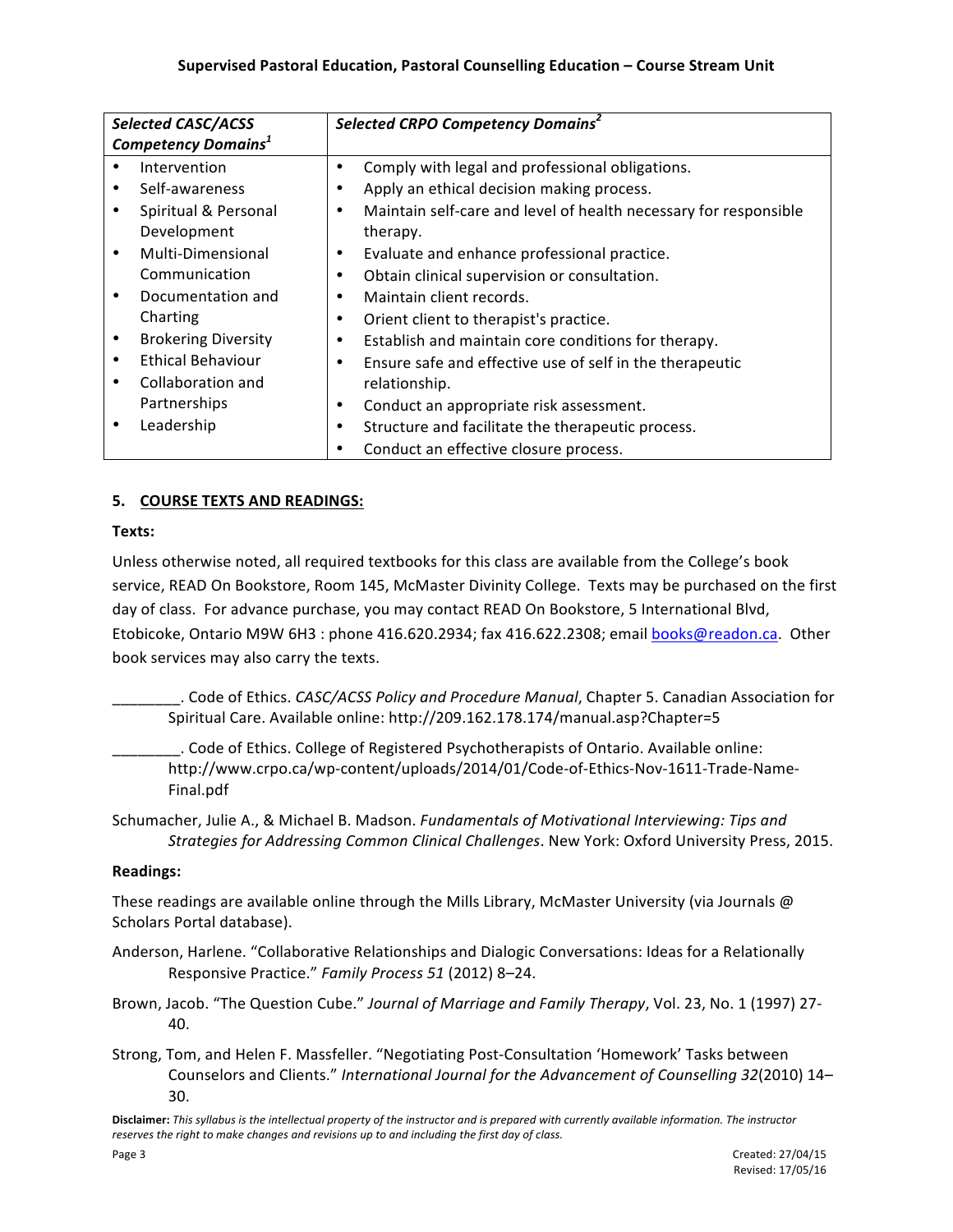Talmon, Moshe. "When Less is More: Lessons from 25 Years of Attempting to Maximize the Effect of Each (and Often Only) Therapeutic Encounter." The Australian and New Zealand Journal of *Family Therapy 33* (2012) 6–14.

### **6. COURSE SCHEDULE:**

This integrative learning group is designed to provide the student with a learning environment which runs parallel to their placement experience. It is expected that the student will attend the weekly class session at McMaster Divinity College as well as be present at their placement for two days each week.

|        | <b>Fall Semester</b> |               |                                                                    |  |
|--------|----------------------|---------------|--------------------------------------------------------------------|--|
| Week # | Date                 | <b>Format</b> | <b>Educational Foci / Assignment</b>                               |  |
| 1.     | Sept 13,             | Group         | Introductory matters. Learning Goals / Contract.                   |  |
|        | 2016                 |               | Getting Started with clients: "first things" and assessments.      |  |
| 2.     | Sept 20,             | Group         | Interviewing Skills: Questions. Conducting risk assessments        |  |
|        | 2016                 |               | Read: Brown "The Question Cube"                                    |  |
| 3.     | Sept 27,             | Group         | Discussion of the assigned reading. Clinical notes. Supervision of |  |
|        | 2016                 |               | casework (verbatim or recording), SEUS/IPR, theological reflection |  |
|        |                      |               | <b>Due: Learning Contract</b>                                      |  |
|        |                      |               | Read: Anderson, "Collaborative Relationships."                     |  |
| 4.     | Oct 4,               | Group         | Discussion of the assigned reading. Supervision of casework        |  |
|        | 2016                 |               | (verbatim or recording), SEUS/IPR, theological reflection          |  |
|        |                      |               | Read: Strong & Massfeller, "Negotiating Homework Tasks."           |  |
| 5.     | Oct 11,              | Group         | Discussion of the assigned reading. Supervision of casework        |  |
|        | 2016                 |               | (verbatim or recording), theological reflection                    |  |
|        |                      |               | Read: Talmon, "When Less is More"                                  |  |
| 6.     | Oct 18,              | Group         | Discussion of the assigned reading. Supervision of casework        |  |
|        | 2016                 |               | (verbatim or recording), SEUS/IPR, theological reflection          |  |
|        |                      |               | Due: Assessment                                                    |  |
|        |                      |               | Read: Schumacher & Madson, pp. 188-201.                            |  |
| 7.     | Oct 25,              | Group         | Discussion of the assigned reading. Supervision of casework        |  |
|        | 2016                 |               | (verbatim or recording), SEUS/IPR, theological reflection          |  |
|        |                      |               | Read: Schumacher & Madson, pp. 3-22 (top).                         |  |
| 8.     | Nov 1,               | Dyad $/$      | Supervision of casework (verbatim or recording), SEUS/IPR,         |  |
|        | 2016                 | Individual    | theological reflection                                             |  |
|        |                      |               | Due: Verbatim 1                                                    |  |
| 9.     | Nov 8,               | Group         | Discussion of the assigned reading. Supervision of casework        |  |
|        | 2016                 |               | (verbatim or recording), SEUS/IPR, theological reflection          |  |
|        |                      |               | Read: Schumacher & Madson, pp. 22-41.                              |  |
| 10.    | Nov 15,              | Group         | Supervision of casework (verbatim or recording), SEUS/IPR,         |  |
|        | 2016                 |               | theological reflection                                             |  |
|        |                      |               | Due: Clinical Practice Paper 1                                     |  |
| 11.    | Nov 22,              | Dyad $/$      | Discussion of the assigned reading. Supervision of casework        |  |
|        | 2016                 | Individual    | (verbatim or recording), SEUS/IPR, theological reflection          |  |
|        |                      |               | Read: Schumacher & Madson, pp. 42-53 (top).                        |  |
| 12.    | Nov 29,              | Group         | Supervision of casework (verbatim or recording), SEUS/IPR,         |  |
|        | 2016                 |               | theological reflection                                             |  |
|        |                      |               | Due: Verbatim 2                                                    |  |

Disclaimer: This syllabus is the intellectual property of the instructor and is prepared with currently available information. The instructor reserves the right to make changes and revisions up to and including the first day of class.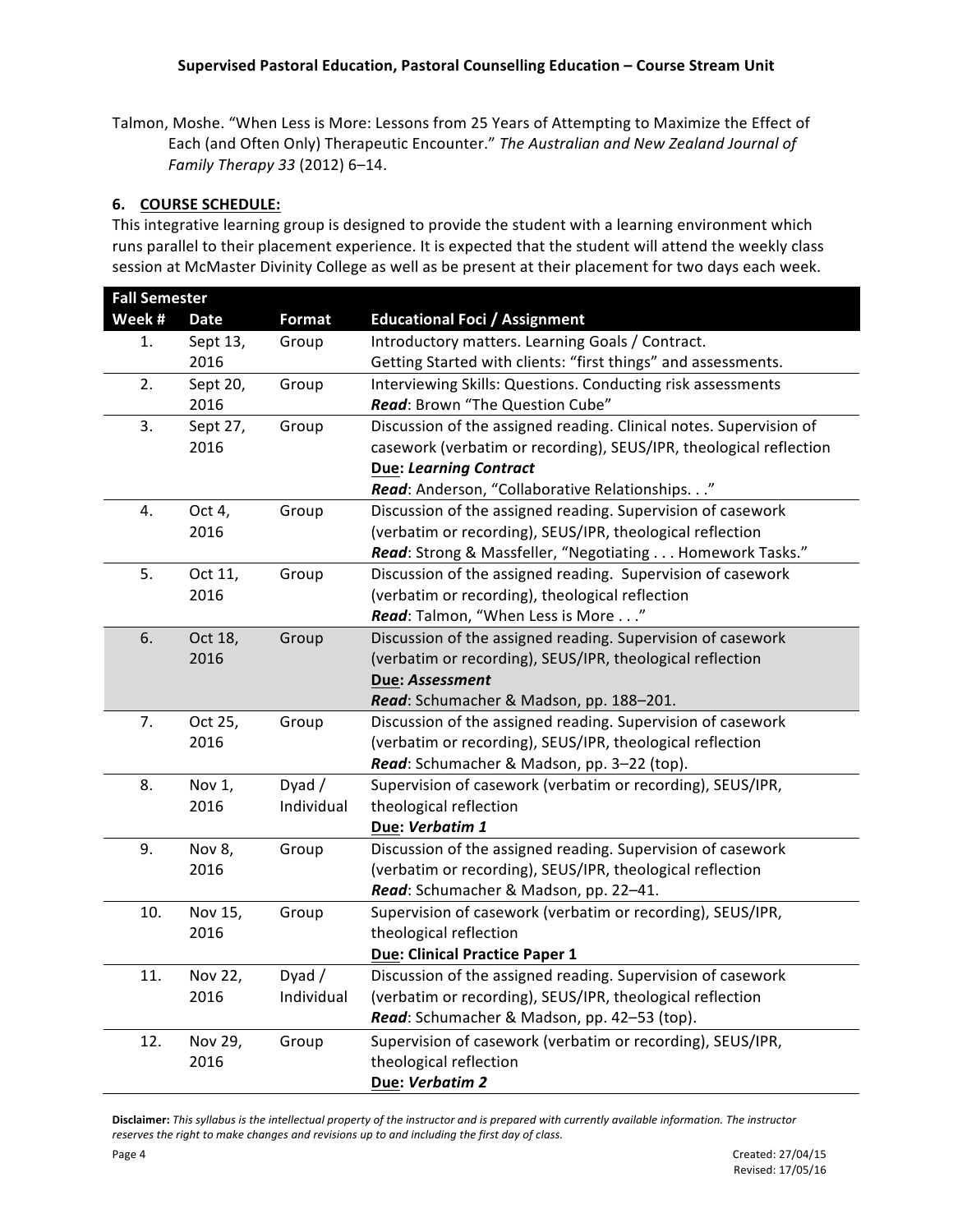# **Supervised Pastoral Education, Pastoral Counselling Education – Course Stream Unit**

| <b>Fall Semester</b> |                 |            |                                                                                                                                                                   |  |
|----------------------|-----------------|------------|-------------------------------------------------------------------------------------------------------------------------------------------------------------------|--|
| Week #               | Date            | Format     | <b>Educational Foci / Assignment</b>                                                                                                                              |  |
| 13.                  | Dec 6.<br>2016  | Group      | Discussion of the assigned reading. Supervision of casework<br>(verbatim or recording), SEUS/IPR, theological reflection<br>Read: Schumacher & Madson, pp. 53-59. |  |
| 14.                  | Dec 13,<br>2016 | Individual | Evaluations<br>Due: Mid-Year Self-Evaluation                                                                                                                      |  |

| <b>Winter Semester</b> |                  |            |                                                             |
|------------------------|------------------|------------|-------------------------------------------------------------|
| Week #                 | <b>Date</b>      | Format     | <b>Educational Foci</b><br><b>Assignment</b>                |
| 1.                     | Jan 10,<br>Group |            | Discussion of the assigned reading. Supervision of casework |
|                        | 2017             |            | (verbatim or recording), SEUS/IPR, theological reflection   |
|                        |                  |            | Read: Schumacher & Madson, pp. 71-98.                       |
| 2.                     | Jan 17,          | Dyad $/$   | Supervision of casework (verbatim or recording)             |
|                        | 2017             | Individual |                                                             |
| 3.                     | Jan 24,          | Group      | Discussion of the assigned reading. Supervision of casework |
|                        | 2017             |            | (verbatim or recording), SEUS/IPR, theological reflection   |
|                        |                  |            | Read: Schumacher & Madson, pp. 99-123.                      |
| 4.                     | Jan 31,          | Dyad $/$   | Supervision of casework (verbatim or recording)             |
|                        | 2017             | Individual | Due: Verbatim 3                                             |
| 5.                     | Feb 7,           | Group      | Discussion of the assigned reading. Supervision of casework |
|                        | 2017             |            | (verbatim or recording), SEUS/IPR, theological reflection   |
|                        |                  |            | <b>Due: Clinical Practice Paper 2</b>                       |
|                        |                  |            | Read: Schumacher & Madson, pp. 124-140 (top).               |
| 6.                     | Feb 14,          | Dyad $/$   | Supervision of casework (verbatim or recording)             |
|                        | 2017             | Individual |                                                             |
| 7.                     | Feb 21,          | Group      | Discussion of the assigned reading. Supervision of casework |
|                        | 2017             |            | (verbatim or recording), SEUS/IPR, theological reflection   |
|                        |                  |            | Read: Schumacher & Madson, pp. 140-153 (top).               |
| 8.                     | Feb 28,          | Dyad $/$   | Supervision of casework (verbatim or recording)             |
|                        | 2017             | Individual | <b>Due: Clinical Practice Paper 3</b>                       |
| 9.                     | Mar 7,           | Group      | Discussion of the assigned reading. Supervision of casework |
|                        | 2017             |            | (verbatim or recording), SEUS/IPR, theological reflection   |
|                        |                  |            | Read: Schumacher & Madson, pp. 153-165.                     |
| 10.                    | Mar 14,          | Dyad/      | Supervision of casework (verbatim or recording)             |
|                        | 2017             | Individual | Due: Verbatim 4                                             |
| 11.                    | Mar 21,          | Group      | Discussion of the assigned reading. Supervision of casework |
|                        | 2017             |            | (verbatim or recording), SEUS/IPR, theological reflection   |
|                        |                  |            | Read: Schumacher & Madson, pp. 166-187.                     |
| 12.                    | Mar 28,          | Dyad $/$   | Supervision of casework (verbatim or recording)             |
|                        | 2017             | Individual |                                                             |
| 13.                    | April 4,         | Group      | Discussion of the assigned reading. Supervision of casework |
|                        | 2017             |            | (verbatim or recording), SEUS/IPR, theological reflection   |
|                        |                  |            | Read: Schumacher & Madson, pp. 188-201.                     |
| 14.                    | April 11,        | Individual | <b>Final Evaluations</b>                                    |

Disclaimer: This syllabus is the intellectual property of the instructor and is prepared with currently available information. The instructor reserves the right to make changes and revisions up to and including the first day of class.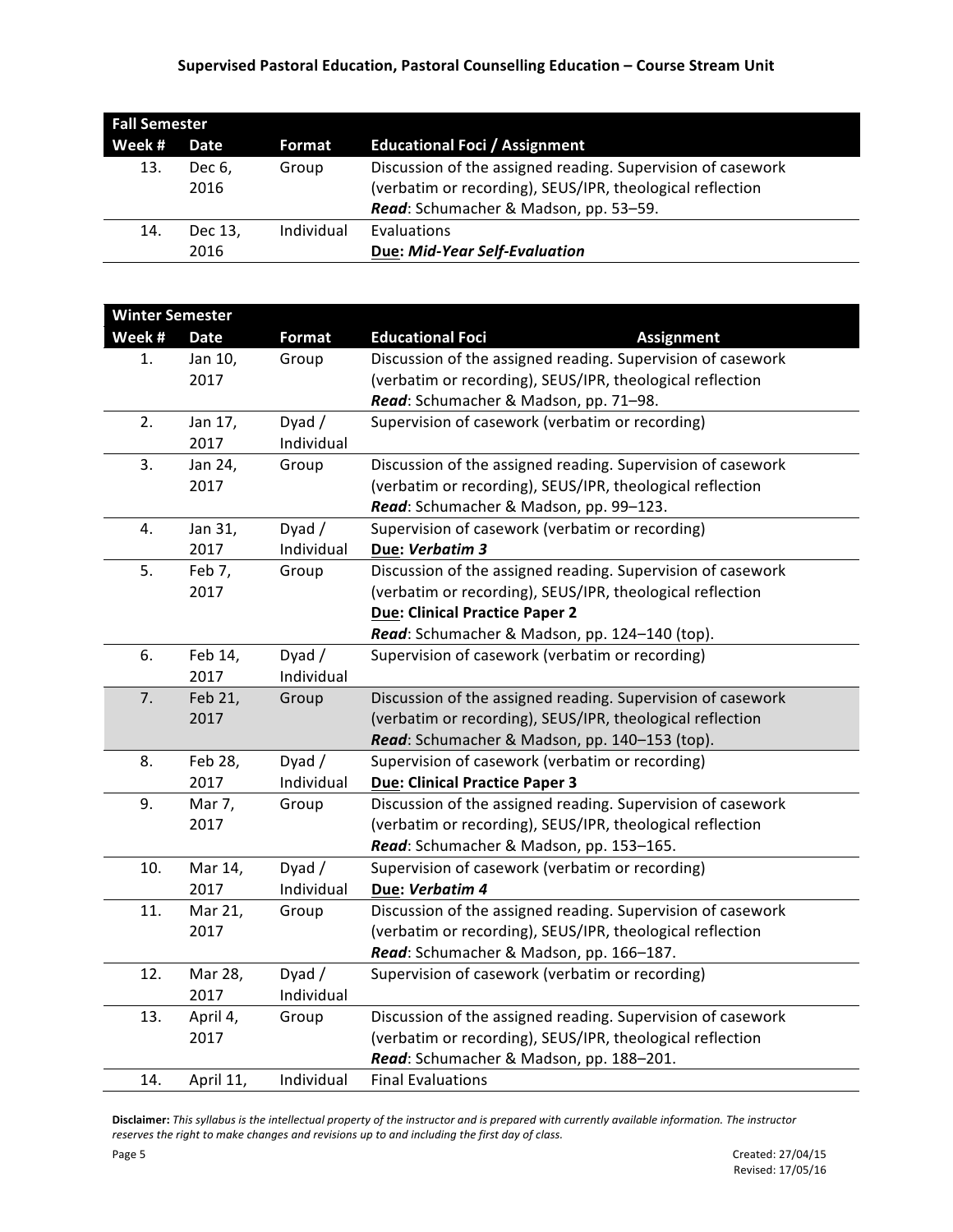| 2017<br>_____ | <b>Due: Final Self-Evaluation</b> |  |
|---------------|-----------------------------------|--|
|---------------|-----------------------------------|--|

### **7. ASSIGNMENTS:**

Except for illness or extenuating circumstances students are expected to be at their placement site each week of the SPE Unit. In the event of an absence it is the student's responsibility to directly inform both their on-site as well as the SPE instructor. Except for illness or extenuating circumstances students are expected to attend all scheduled SPE sessions and participate in the learning activities.

### **1. Audio Recordings of Counselling Sessions (Doing, Being) (30%) Due: weekly** *Learning Objectives*:

- a. Reflect on practice
- b. Become aware of use counselling interventions
- c. Practice case conceptualization

#### *Instructions*:

Students are required to provide evidence of their growing edges as a counsellor and their counselling skills by presenting a portion of an audio recording of a session with a client.

If the student's placement setting does not permit the student to use a recording of an actual session, the student may substitute either a verbatim or a recording of a session with a fellow student who has consented to be part of a mock interview scenario. **NOTE**: Each student must present at least one audio recording each semester.

- a. Listen to the recording and select a brief portion for which you desire feedback. Audio selections may be chosen because i) a student wishes to demonstrate a successful use of a counselling skill, ii) a student wants feedback on their use of a particular skill or use of skills, iii) a student is feeling 'lost' and is seeking guidance as to how to respond to what has been said, or iv) for other reasons.
- b. Ask yourself the following questions as you prepare to present this recording.
	- What do you believe you did well in this session / segment?
	- What do you want the instructor to focus on as they listen to the recording? Is there a specific question you wish to have answered?

#### **2. Assessment** (Knowing, Doing) (15%) **Due:** October 18, 2016

Use the template provided in the first class and the Practicum Handbook to write an assessment for the case study provided in week one.

#### *Learning Objectives*:

- a. Practice summarizing case data
- b. Practice case conceptualization and planning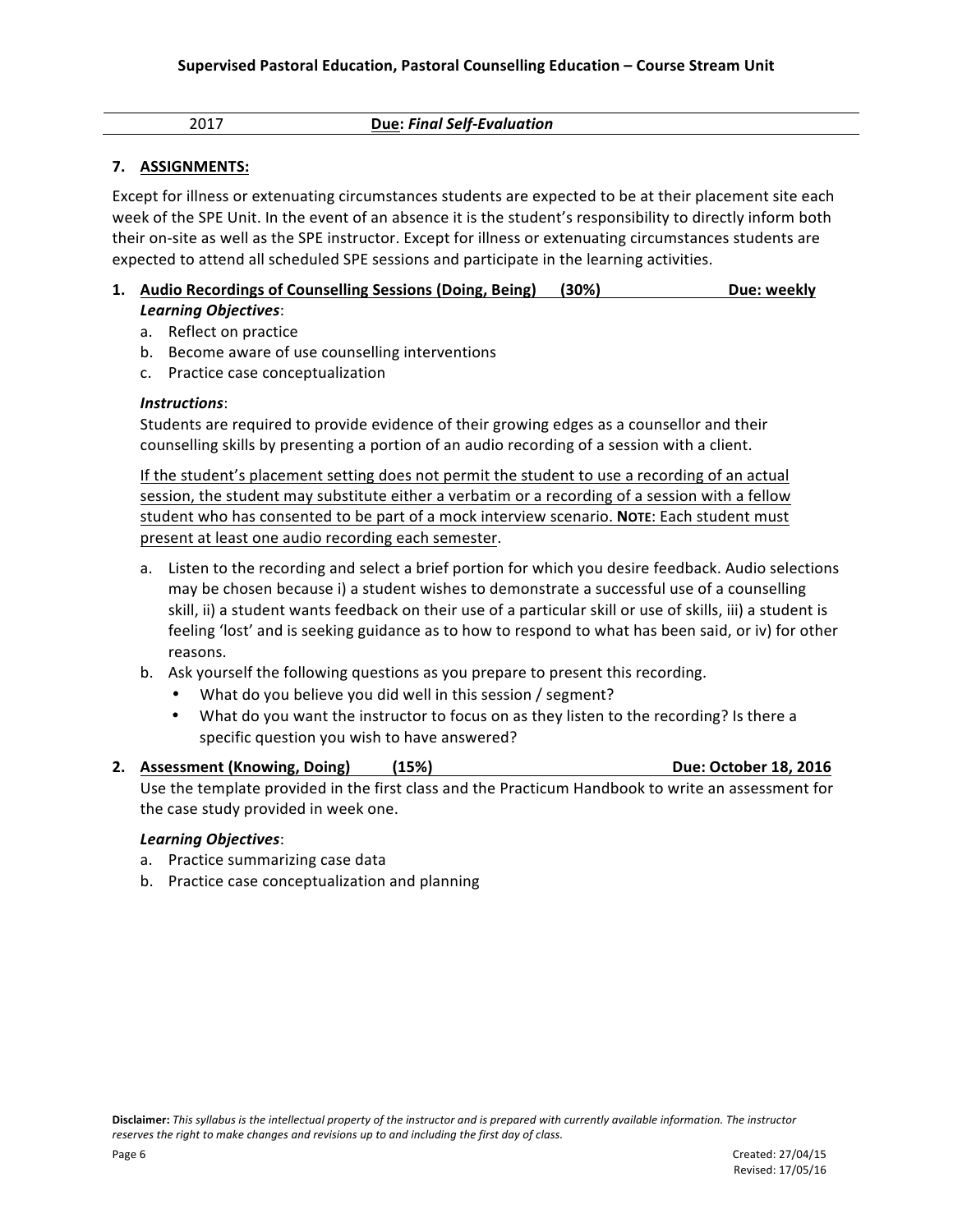**3. Verbatim Assignments (Knowing, Doing, Being)** (25%) Due: as noted in schedule

Students will reflect on, and write a verbatim report derived from, a single counselling session. These verbatim reports will be 8 pages, single-spaced, adhere to the verbatim format provided to the class.

#### *Learning Objectives*:

- a. Reflect on practice
- b. Reflect on "use of self"
- c. Become aware of use counselling interventions
- d. Practice case conceptualization and planning

#### *Instructions*:

a. Listen to a recording of a counselling session with client and transcribe a five minute segment that you wish to reflect on.

NOTE 1: In the absence of a recording, the student will, immediately after the session, write a transcript of a segment of the counselling session based on their memory.

NOTE 2: To obscure the client's identity and protect their confidentiality students are required to omit and/or change any information that may identify the person (e.g., name, names and ages of family members, number of children, employment data, affiliations, etc.).

- b. Use the transcription write a verbatim account (see handout) of the counselling session that includes the following elements.
	- Known Facts, Pre-constructions, and Initial Observations (2 pp. 20 %)
	- Verbatim of the conversation and analysis of the conversation (4-5 pp. 50 %)
	- Evaluation  $(2 pp. 30 %)$
- c. Write a one-page summary of the session using the format provided in week three.
- **4. Clinical Practice Papers (Knowing, Doing, Being) (20%) Due: as noted in schedule**

Over the course of this PCE unit each student will research and develop a two-page clinical guideline for responding to each of three issues in the following list of concerns. In order for this guideline to be something that can be readily used in a clinical setting, it is essential that the student distill their research and reflection down to a maximum of two pages (single-spaced).

#### *Topics*:

- **a.** Suicidal Ideation & Imminent Suicide Risk
- **b.** Other types of self-harm behavior: i.e., the intentional and direct injuring of body tissue without suicidal intentions
- **c.** Anger and Aggression
- **d.** Mental Health: Depression (all types)
- **e.** Eating Disorders
- **f.** Substance Abuse / Chemical Addictions
- **g.** Process Addictions: e.g., gambling, pornography, video-gaming
- **h.** Intimate Partner Violence
- **i.** Child Abuse
- **j.** Sexual Assault of an Adult
- k. Adult (male and female) Survivors of Childhood Sexual Assault
- **l.** Loss and Grief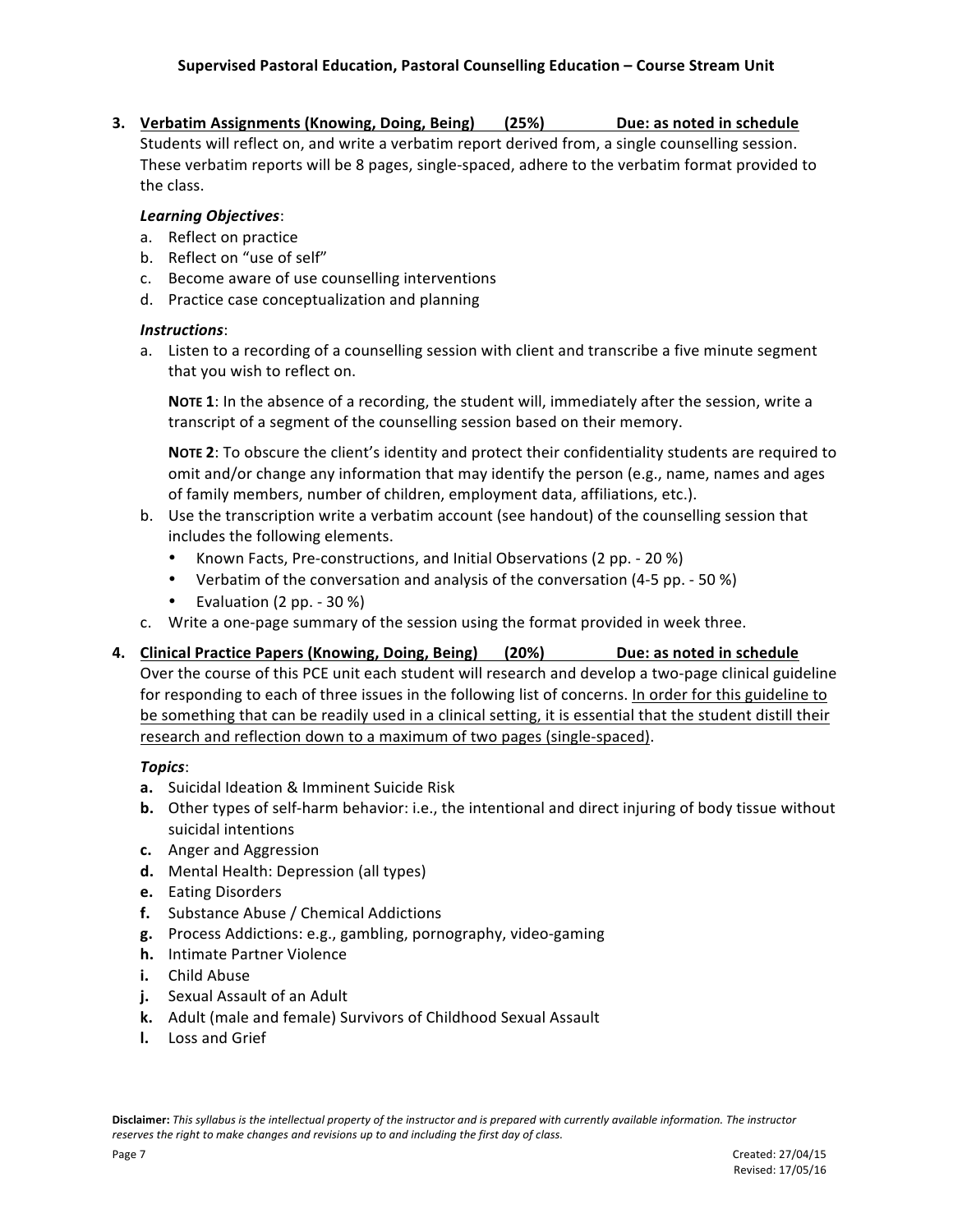### *Instructions*:

Students are advised to consult the MDC practicum manual as well as additional resources. Each paper will include the following elements.

- An introductory paragraph that identifies the nature of the problem and the criteria for determining level of risk.
- An outline of the types of questions you will use to assess this concern.
- A list of resources that may be used to guide your work with clients who present with this concern.
- **5.** "Use of Self" Reflection Journals (Knowing, Doing, Being) (10%) **Due:** weekly The student will keep a weekly journal (approx. 1 hour per week) in which they identify and briefly reflect on important situations and/or concerns that arise in the course of their placement. It is permissible for a student to reflect on the same situation/question over the course of multiple weeks. This journal is intended to promote self-awareness as well as awareness of others.

#### *Learning Objectives*:

- To demonstrate awareness of the impact of the client's context on the therapeutic process.
- To employ effective skills in observation of self, the client and the therapeutic process.
- To demonstrate awareness and maintenance of appropriate therapeutic boundaries.
- To demonstrate awareness of the impact of the therapist's subjective context on the therapeutic process.
- To recognize the impact of power dynamics within the therapeutic relationship.
- To protect client from imposition of the therapist's personal issues.
- To employ effective and congruent verbal and non-verbal communication.

#### *Instructions*:

#### **Part One: Writing the Journal**

Step 1: Select and describe an experience or situation in your placement that was significant.

Step 2: Identify the issues that are of concern to the client, including the feelings evoked within the client, as well as the client's world of meaning as it applies to the issue/situation.

- Step 3: Identify your awareness of your responses to the client's story: e.g., emotions that were evoked, personal issues (past or present) that may have been evoked, personal beliefs or biases that have been evoked, etc.
- Step 4: Reflect on this experience in light of the CASC/ACSS and CRPO codes of ethical practice. Are any issues are raised with respect to your response to this situation?
- Step 5: Reflect on this experience in light of Scripture; allow the words, scenes, passages of Scripture to surface and shape your thinking.
- Step 6: Identify what you have learned from this experience and how it has shaped your view of yourself as both a counsellor and a ministering person.

# **8. COURSE ADMINISTRATION:**

**Style:** All stylistic considerations (including but not limited to questions of formatting, footnotes, and bibliographic references) must conform to the McMaster Divinity College Style Guidelines for Essays and Theses https://www.mcmasterdivinity.ca/sites/default/files/documents/mdcstyleguide.pdf

Failure to observe appropriate form will result in grade reductions.

Academic Honesty: Academic dishonesty is a serious offence that may take any number of forms, including plagiarism, the submission of work that is not one's own or for which previous credit has been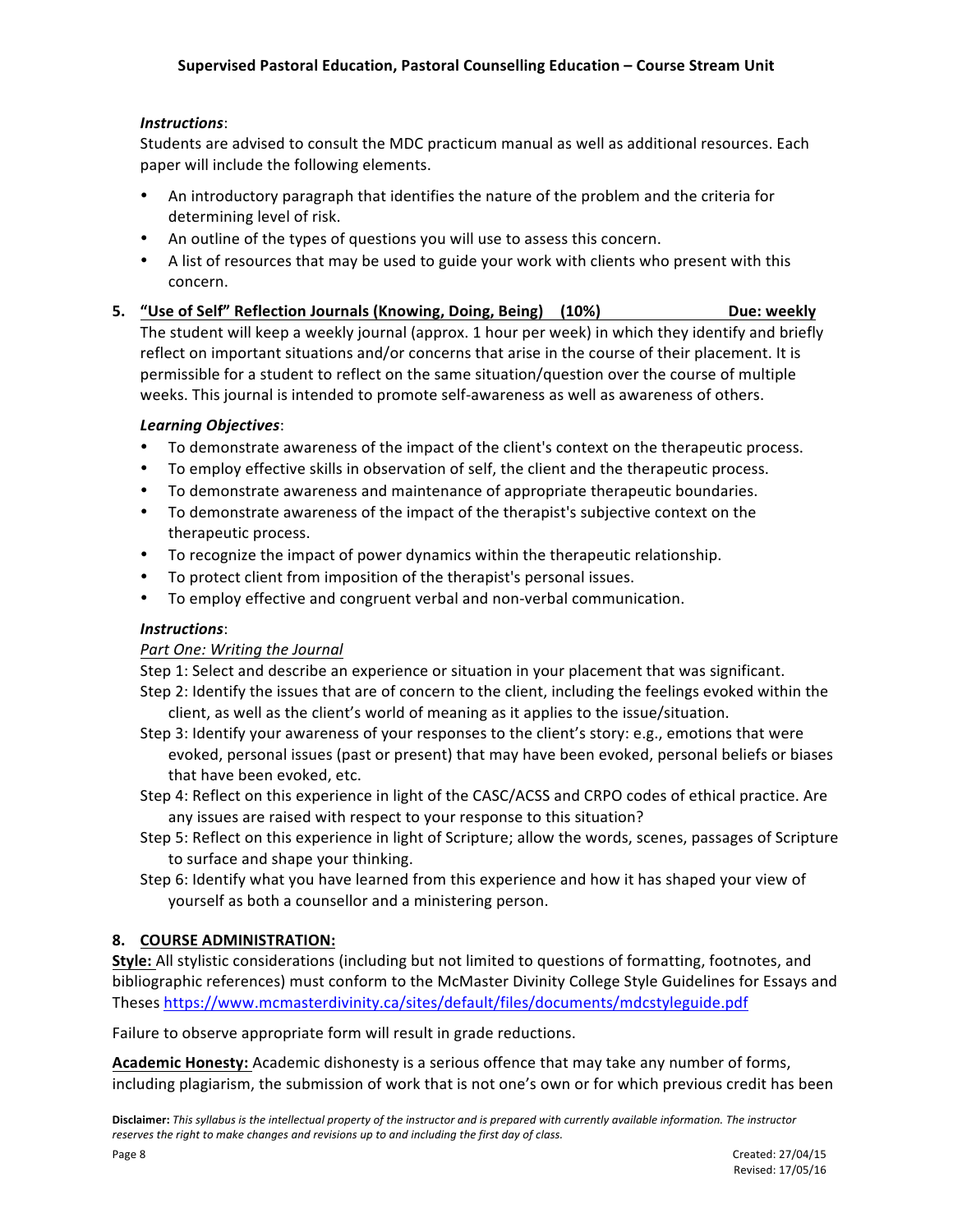obtained, and/or unauthorized collaboration with other students. Academic dishonesty can result in severe consequences, e.g., failure of the assignment, failure of the course, a notation on one's academic transcript, and/or suspension or expulsion from the College.

Students are responsible for understanding what constitutes academic dishonesty. Please refer to the Divinity College Statement on Academic Honesty ~ http://www.mcmasterdivinity.ca/programs/rulesregulations

Gender Inclusive Language: McMaster Divinity College uses inclusive language for human beings in worship services, student written materials, and all of its publications. In reference to biblical texts, the integrity of the original expressions and the names of God should be respected. The NRSV and TNIV are examples of the use of inclusive language for human beings. It is expected that inclusive language will be used in chapel services and all MDC assignments.

**Submission of Written Work:** All written work is to be submitted in hard copy and are due at the beginning of class on the day indicated (by email before 5 p.m. of the day due). Late submission of *assignments will be deducted one grade point (1%) for every late day*. 

Length: Students are expected to adhere to the word count. Papers will be penalized if they are shorter than the minimum word/page count. Papers that exceed the maximum word/page count will receive grace for the first 15% over the stipulated limit after which the grade will be reduced by 1/3 of a letter grade for each additional 10% a paper exceeds the stipulated word/page count.

### **9. SELECT BIBLIOGRAPHY:**

- Anderson, Ray S. *Christians Who Counsel: The Vocation of Wholistic Therapy.* Eugene, OR: Wipf and Stock, 2010.
- Bannink, Fredrike. 1001 Solution-Focused Questions: Handbook for Solution-Focused Interviewing.New York: W. W. Norton, 2010.
- Ivey, Alan E. et al. *Intentional interviewing and counseling: Facilitating client development in a multicultural world* (7<sup>th</sup> ed.). Belmont, CA: Thomson, Brooks/Cole, Cengage, 2010.
- McMinn, Mark R. Psychology, Theology and Spirituality in Christian Counseling. Wheaton, IL: Tyndale House, 2012.
- Morgan, Alice. What is narrative therapy? An easy-to-read introduction. Adelaide, Australia: Dulwich Centre Publications, 2000.
- Patton, John H. From Ministry to Theology: Pastoral Action and Reflection. Eugene OR: Wipf & Stock, 2009.
- Sperry, Len et al. *Becoming an Effective Therapist*. Boston, MA: Allyn & Bacon, 2003.
- Talmon, Moshe. Single Session Therapy: Maximizing the Effect of the First (and Often Only) Therapeutic *Encounter*. San Francisco: Jossey-Bass, 1990.
- Talmon, Moshe and Michael F. Hoyt. *Capturing the Moment: Single-session Therapy and Walk-In* Services. Crown House Publishing, 2014.
- Thomas, Frank and Jack Cockburn. *Competency-Based Counseling: Building on Client Strengths.* Minneapolis: Fortress, 1998.

Disclaimer: This syllabus is the intellectual property of the instructor and is prepared with currently available information. The instructor reserves the right to make changes and revisions up to and including the first day of class.